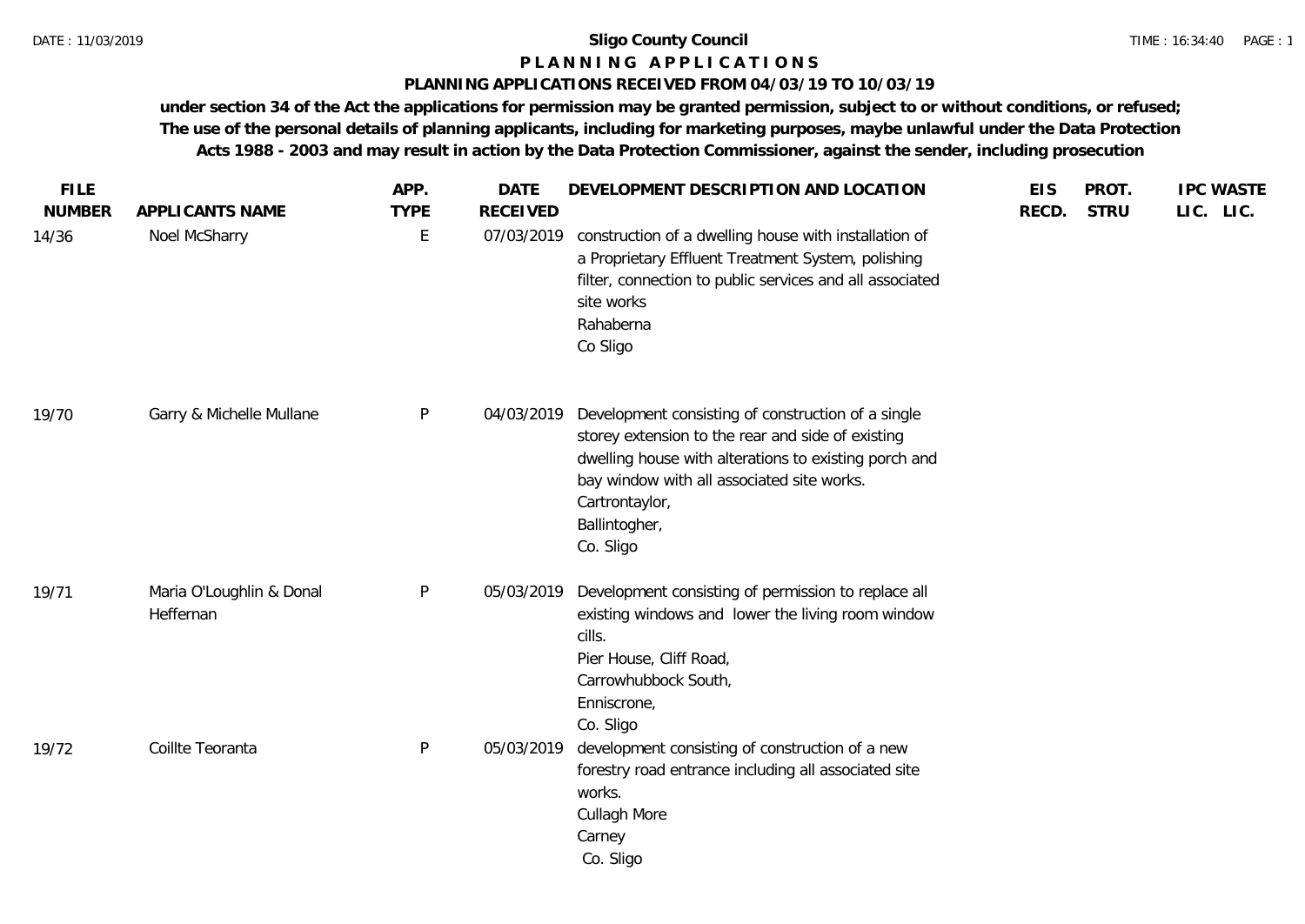#### **P L A N N I N G A P P L I C A T I O N S**

#### **PLANNING APPLICATIONS RECEIVED FROM 04/03/19 TO 10/03/19**

| <b>FILE</b>   |                       | APP.         | <b>DATE</b>     | DEVELOPMENT DESCRIPTION AND LOCATION                                                                                                                                                                                                                                                                                                                                                                                                                                                  | <b>EIS</b> | PROT.       | <b>IPC WASTE</b> |
|---------------|-----------------------|--------------|-----------------|---------------------------------------------------------------------------------------------------------------------------------------------------------------------------------------------------------------------------------------------------------------------------------------------------------------------------------------------------------------------------------------------------------------------------------------------------------------------------------------|------------|-------------|------------------|
| <b>NUMBER</b> | APPLICANTS NAME       | <b>TYPE</b>  | <b>RECEIVED</b> |                                                                                                                                                                                                                                                                                                                                                                                                                                                                                       | RECD.      | <b>STRU</b> | LIC. LIC.        |
| 19/73         | John and Martina Ward | $\mathsf{R}$ | 05/03/2019      | for development consisting of retention of (i)<br>existing dwelling house as constructed including attic<br>conversion and velux windows, (ii) retention of<br>garage/stores as constructed including extension,<br>increased as built size, window on front elevation<br>and window on side elevations, (iii) retention of<br>garden shed and (iv) retention of all ancillary site<br>works and services, previous planning reference PL<br>03/176<br>Aghagad<br>Grange<br>Co. Sligo |            |             |                  |
| 19/74         | Quinn Fix             | $\mathsf{P}$ | 05/03/2019      | for development consisting of the change of use of<br>existing customer car parking area to the front of<br>existing garage facilities for the purposes of<br>displaying vehicles for sale, including new car<br>parking layout design<br>Carrowgobbadagh                                                                                                                                                                                                                             |            |             |                  |
|               |                       |              |                 | Ballisodare<br>Co. Sligo                                                                                                                                                                                                                                                                                                                                                                                                                                                              |            |             |                  |
|               |                       |              |                 |                                                                                                                                                                                                                                                                                                                                                                                                                                                                                       |            |             |                  |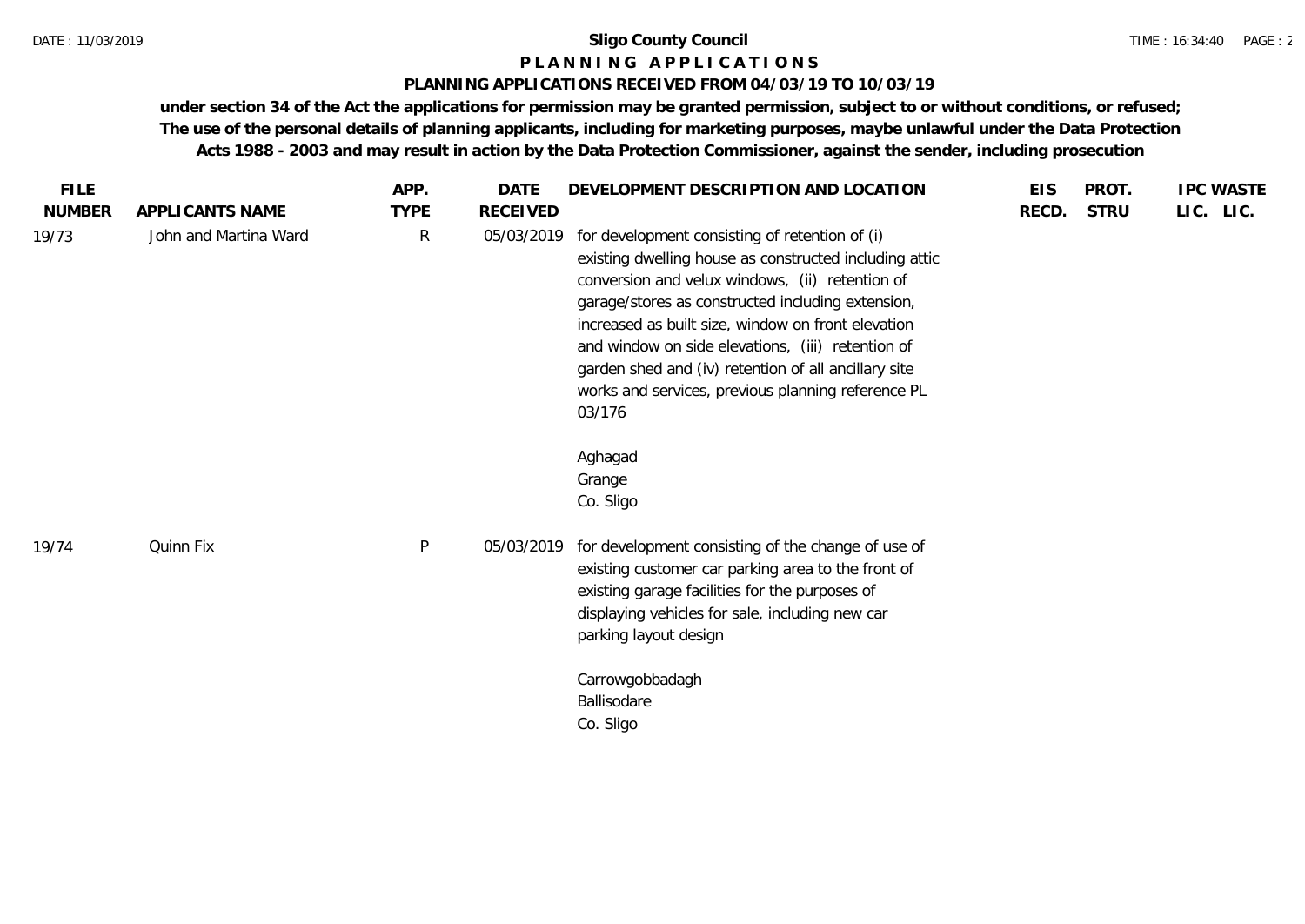#### **P L A N N I N G A P P L I C A T I O N S**

#### **PLANNING APPLICATIONS RECEIVED FROM 04/03/19 TO 10/03/19**

| <b>FILE</b>            |                                           | APP.             | <b>DATE</b>                   | DEVELOPMENT DESCRIPTION AND LOCATION                                                                                                                                                                                                                                                                                               | <b>EIS</b> | PROT.       | <b>IPC WASTE</b> |
|------------------------|-------------------------------------------|------------------|-------------------------------|------------------------------------------------------------------------------------------------------------------------------------------------------------------------------------------------------------------------------------------------------------------------------------------------------------------------------------|------------|-------------|------------------|
| <b>NUMBER</b><br>19/75 | APPLICANTS NAME<br>Paul Harnett           | <b>TYPE</b><br>R | <b>RECEIVED</b><br>06/03/2019 | for development consisting of 1. Retaining the<br>demolition of the original dwelling house and<br>retaining the new dwelling house. 2. Permission for<br>the installation of a new proprietary effluent<br>treatment system and all other ancillary site works                                                                    | RECD.      | <b>STRU</b> | LIC. LIC.        |
|                        |                                           |                  |                               | Coolrecuill<br>Banada<br>Co. Sligo                                                                                                                                                                                                                                                                                                 |            |             |                  |
| 19/76                  | Laura McKernan & Daniel<br>Luis Fernandez | P                |                               | 06/03/2019 for development consisting of the change of use as<br>permitted under PL 06/466 from retail unit (total<br>area 87.5m2) to restaurant together with signage all<br>associated works                                                                                                                                     |            |             |                  |
|                        |                                           |                  |                               | Unit 3<br>The Mill Centre<br>Coolaney<br>Co. Sligo                                                                                                                                                                                                                                                                                 |            |             |                  |
| 19/77                  | Ciaran McGill                             | R                | 06/03/2019                    | for development consisting of the retention of a<br>conservatory as constructed to the side of dwelling<br>house; revised / enlarged application site boundaries<br>to that permitted under PL 99/879; road boundary<br>set back and as constructed of Hallmark Walling in<br>lieu of natural stone wall permitted under PL 99/879 |            |             |                  |
|                        |                                           |                  |                               | Branchfield<br>Ballymote<br>Co. Sligo                                                                                                                                                                                                                                                                                              |            |             |                  |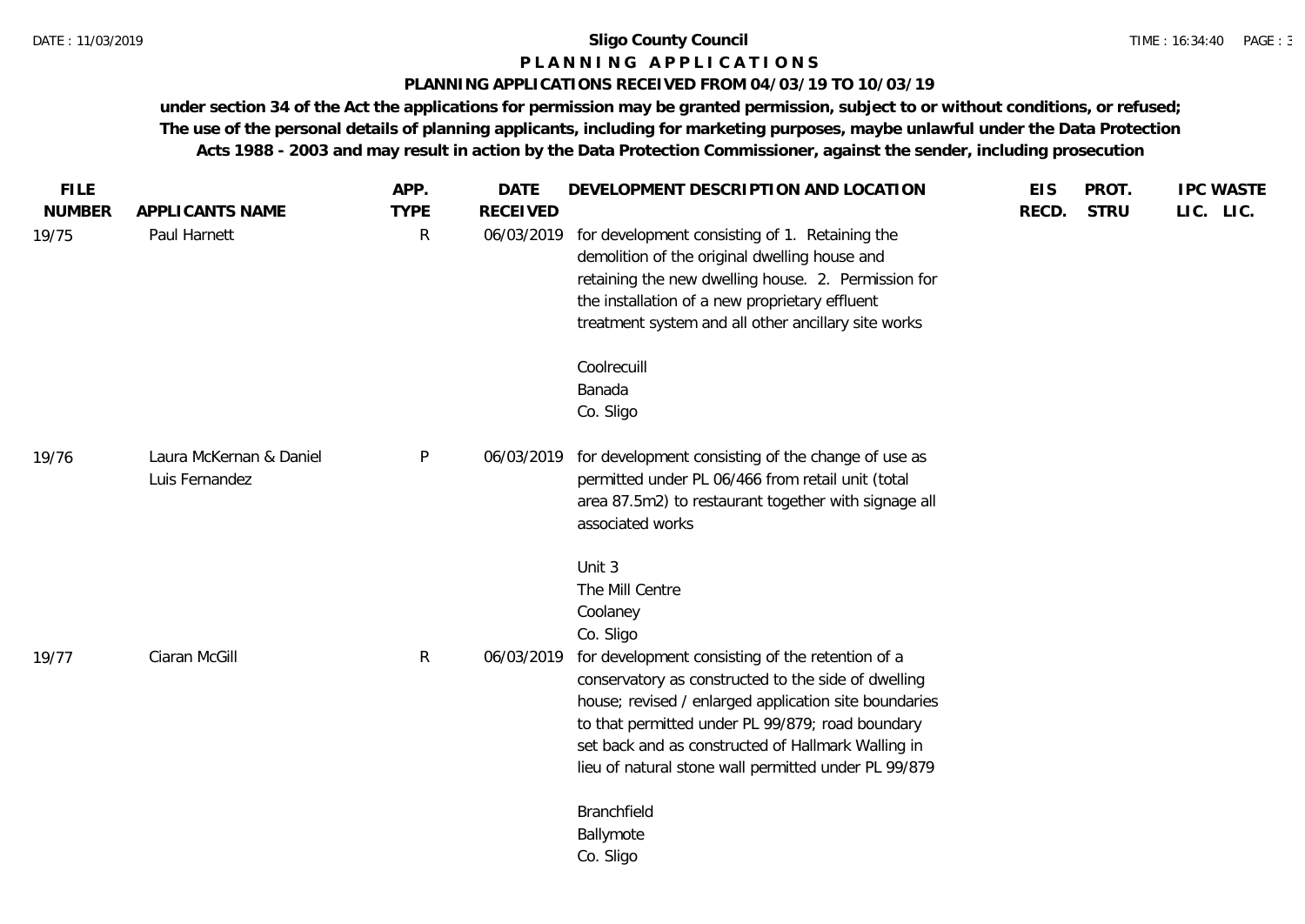#### **P L A N N I N G A P P L I C A T I O N S**

#### **PLANNING APPLICATIONS RECEIVED FROM 04/03/19 TO 10/03/19**

| <b>FILE</b>   |                         | APP.        | <b>DATE</b>     | DEVELOPMENT DESCRIPTION AND LOCATION                                                                                                                                                                                                                                                                                                                                                                                                                                                    | <b>EIS</b> | PROT.       | <b>IPC WASTE</b> |
|---------------|-------------------------|-------------|-----------------|-----------------------------------------------------------------------------------------------------------------------------------------------------------------------------------------------------------------------------------------------------------------------------------------------------------------------------------------------------------------------------------------------------------------------------------------------------------------------------------------|------------|-------------|------------------|
| <b>NUMBER</b> | APPLICANTS NAME         | <b>TYPE</b> | <b>RECEIVED</b> |                                                                                                                                                                                                                                                                                                                                                                                                                                                                                         | RECD.      | <b>STRU</b> | LIC. LIC.        |
| 19/78         | Shahnazar Khan Mohammad | ${\sf P}$   | 06/03/2019      | for development consisting of (a) remove existing<br>single storey rear extension and attached chimney<br>structure, (b) construct a two storey extension to<br>the rear of dwelling house, (c) construct a single<br>storey hobby/play room at end of back garden, (d)<br>install a first floor bedroom window on gable wall of<br>existing dwelling house and (e) remove existing<br>front boundary garden wall to provide off street car<br>parking<br>12 St. Patrick's Tce<br>Sligo |            |             |                  |
| 19/79         | James Cawley            | P           |                 | 07/03/2019 PP - for development consisting of the construction<br>of a dwelling with a waste water treatment system,<br>packaged tertiary treatment system and distribution<br>area, soak away for storm drainage and all ancillary<br>site works<br>Drinaghan<br>Knocknahur<br>Co. Sligo                                                                                                                                                                                               |            |             |                  |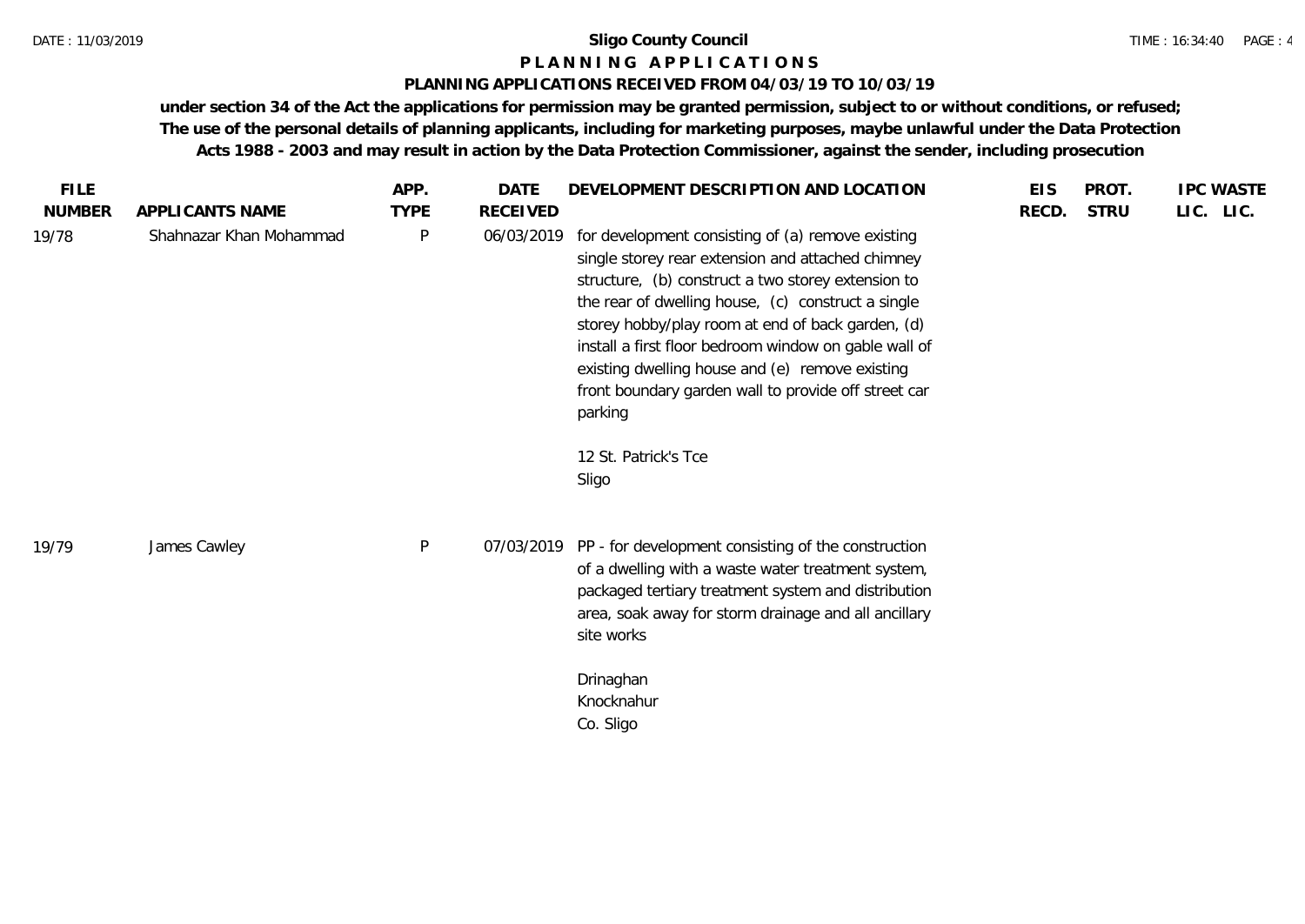#### **P L A N N I N G A P P L I C A T I O N S**

#### **PLANNING APPLICATIONS RECEIVED FROM 04/03/19 TO 10/03/19**

| <b>FILE</b>   |                                 | APP.         | <b>DATE</b>     | DEVELOPMENT DESCRIPTION AND LOCATION                                                                                                                                                                                                                                                                                                                                                                       | <b>EIS</b> | PROT.       | <b>IPC WASTE</b> |
|---------------|---------------------------------|--------------|-----------------|------------------------------------------------------------------------------------------------------------------------------------------------------------------------------------------------------------------------------------------------------------------------------------------------------------------------------------------------------------------------------------------------------------|------------|-------------|------------------|
| <b>NUMBER</b> | APPLICANTS NAME                 | <b>TYPE</b>  | <b>RECEIVED</b> |                                                                                                                                                                                                                                                                                                                                                                                                            | RECD.      | <b>STRU</b> | LIC. LIC.        |
| 19/80         | Gerry and Catherine<br>McSharry | P            | 07/03/2019      | for development consisting of the construction of a<br>dwelling with a waste water treatment system,<br>packaged tertiary treatment system and distribution<br>area, soak away for storm drainage and all ancillary<br>site works                                                                                                                                                                          | Y          |             |                  |
|               |                                 |              |                 | Cregg<br>Co. Sligo                                                                                                                                                                                                                                                                                                                                                                                         |            |             |                  |
| 19/81         | Austin & Karen Gilmartin        | $\mathsf{R}$ | 07/03/2019      | Development consisting of (1) Retention of dwelling<br>as constructed. (2) Retention of vehicular entrance<br>as constructed. (3) Upgrade existing septic tank to<br>proprietary effluent treatment system and<br>percolation area. (4) Construction of new extension<br>to west elevation. (5) Alterations to windows on<br>north elevation all to existing dwelling.<br>Streedagh<br>Grange<br>Co. Sligo |            |             |                  |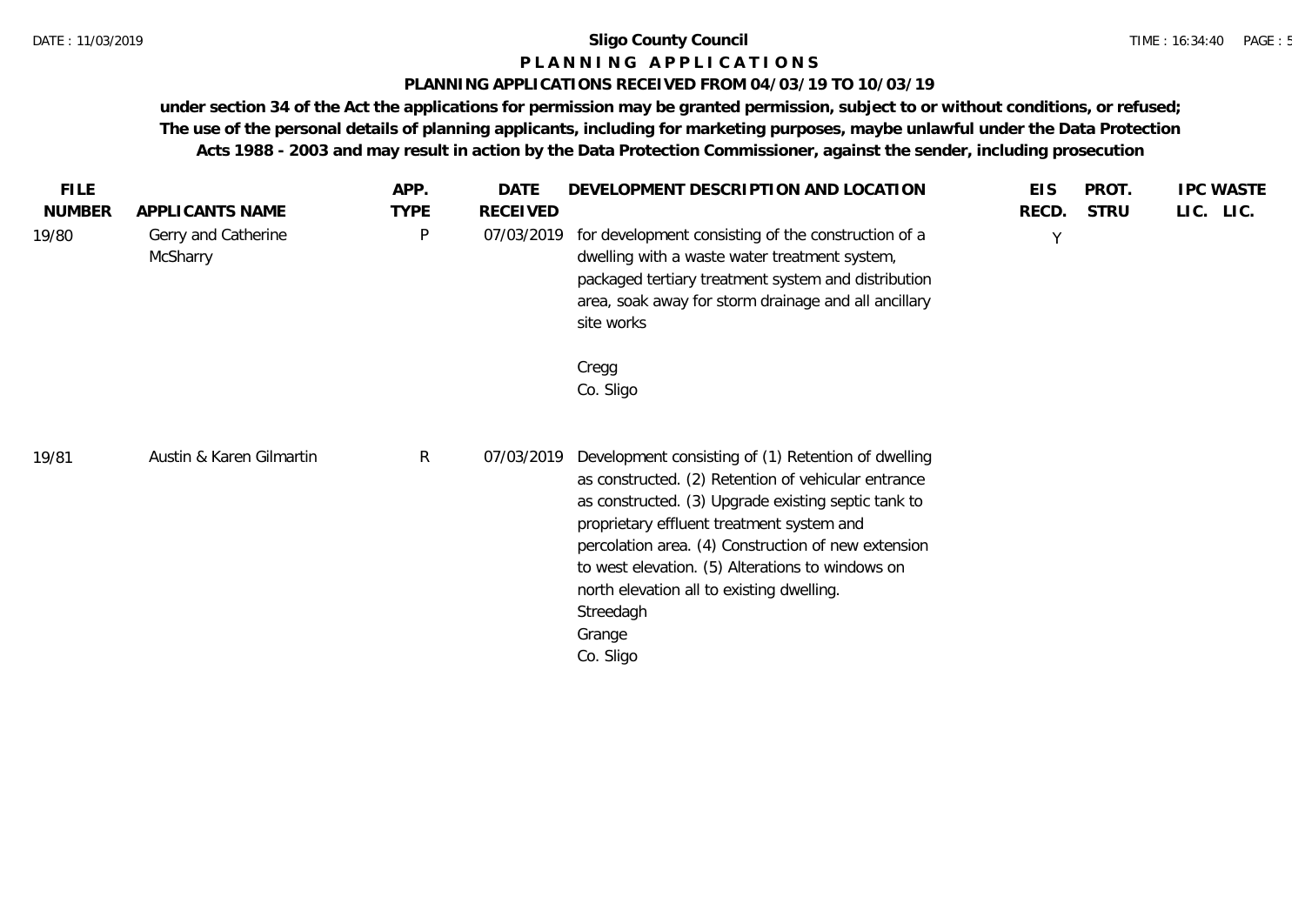### **P L A N N I N G A P P L I C A T I O N S**

#### **PLANNING APPLICATIONS RECEIVED FROM 04/03/19 TO 10/03/19**

| <b>FILE</b>   |                    | APP.         | <b>DATE</b>     | DEVELOPMENT DESCRIPTION AND LOCATION                                                                                                                                                                                                                                                                                                                                                                                                                                                                                                                                                                                                                           | <b>EIS</b> | PROT.       | <b>IPC WASTE</b> |
|---------------|--------------------|--------------|-----------------|----------------------------------------------------------------------------------------------------------------------------------------------------------------------------------------------------------------------------------------------------------------------------------------------------------------------------------------------------------------------------------------------------------------------------------------------------------------------------------------------------------------------------------------------------------------------------------------------------------------------------------------------------------------|------------|-------------|------------------|
| <b>NUMBER</b> | APPLICANTS NAME    | <b>TYPE</b>  | <b>RECEIVED</b> |                                                                                                                                                                                                                                                                                                                                                                                                                                                                                                                                                                                                                                                                | RECD.      | <b>STRU</b> | LIC. LIC.        |
| 19/82         | Sligo Credit Union | $\mathsf{P}$ | 08/03/2019      | for development consisting of 1. The change of use<br>from bar/restaurant/hotel/nightclub to financial<br>institution. 2. Internal alterations including<br>refurbishment works to the protected structure<br>listed as No. 248, Clarence Hotel, Wine Street, Sligo<br>in the Sligo and Environs Development Plan 2010 -<br>2016 Record of Protected Structures. 3. Elevational<br>alterations and upgrade works. 4. New extension at<br>first level circa. 49m2. 5. Proposed new signage to<br>the south and west elevations. 6. External<br>landscaping works including the creation of a new<br>plaza, associated planting and all associated site<br>works |            |             |                  |
|               |                    |              |                 | The Clarence Hotel<br>Wine Street<br>Sligo                                                                                                                                                                                                                                                                                                                                                                                                                                                                                                                                                                                                                     |            |             |                  |
| 19/83         | Grace O'Hara       | $\sf P$      | 08/03/2019      | Development consisting of construction of an<br>extension to rear and side of existing house and to<br>construct domestic garage and carry out all ancillary<br>site works.<br>Lecarrow<br>Ballinfad<br>Co. Sligo                                                                                                                                                                                                                                                                                                                                                                                                                                              |            |             |                  |
|               |                    |              |                 |                                                                                                                                                                                                                                                                                                                                                                                                                                                                                                                                                                                                                                                                |            |             |                  |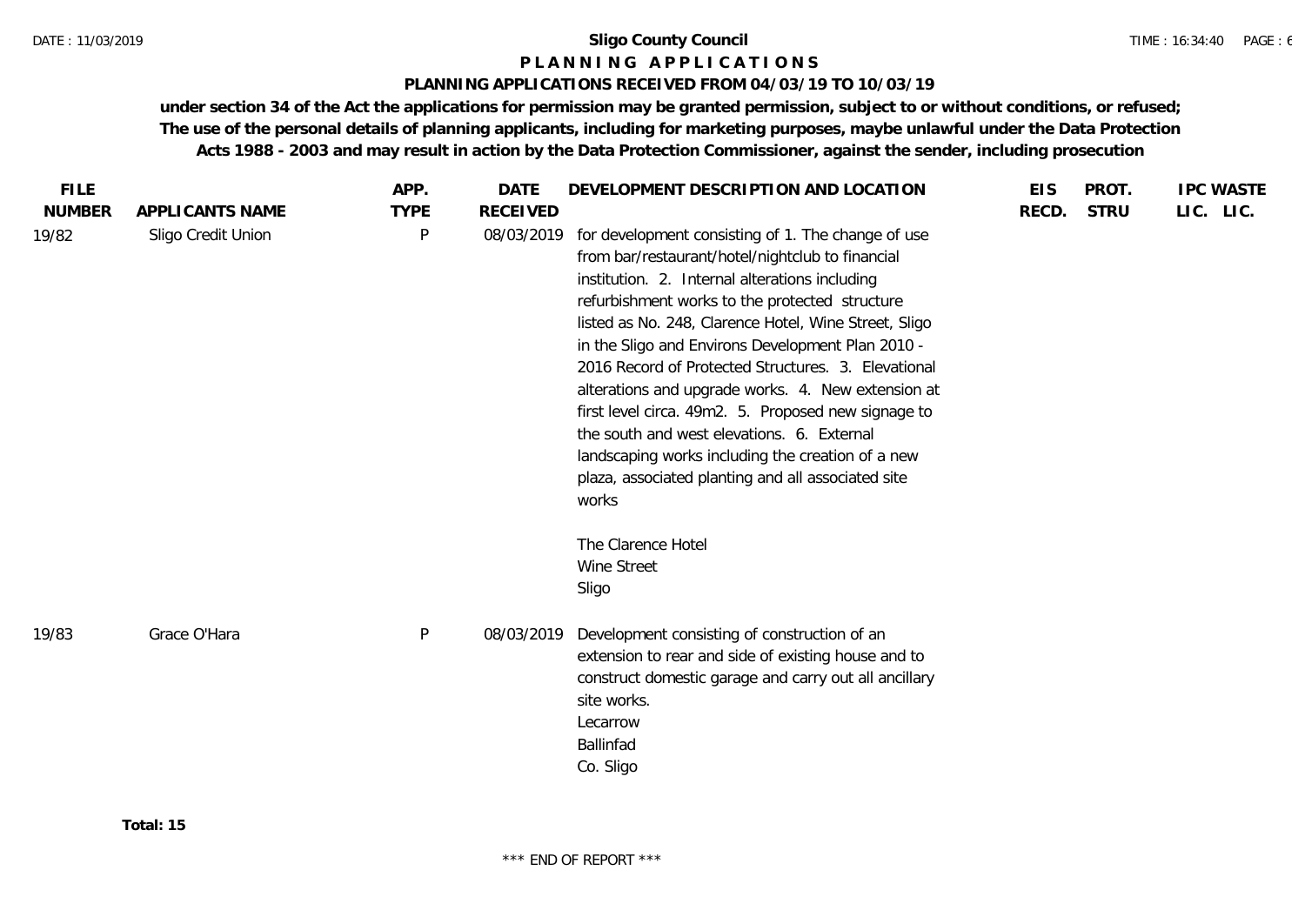# **P L A N N I N G A P P L I C A T I O N S**

### **PLANNING APPLICATIONS GRANTED FROM 04/03/2019 TO 10/03/2019**

**in deciding a planning application the planning authority, in accordance with section 34(3) of the Act, has had regard to submissions** 

**or observations recieved in accordance with these Regulations;**

**The use of the personal details of planning applicants, including for marketing purposes, maybe unlawful under the Data Protection Acts 1988 - 2003 and may result in action by the Data Protection Commissioner, against the sender, including prosecution.**

| <b>FILE</b>   |                           | APP.        | <b>DATE</b> |                                                                                                                                                                                                         | M.O.       | M.O.          |
|---------------|---------------------------|-------------|-------------|---------------------------------------------------------------------------------------------------------------------------------------------------------------------------------------------------------|------------|---------------|
| <b>NUMBER</b> | APPLICANTS NAME           | <b>TYPE</b> | RECEIVED    | DEVELOPMENT DESCRIPTION AND LOCATION                                                                                                                                                                    | DATE       | <b>NUMBER</b> |
| 18/280        | Kieran & Carmel Shannon   | P           | 17/07/2018  | Development consisting of (1) demolition of a derelict<br>dwelling house (2) construction of a new dwelling house<br>and effluent treatment system along with all ancillary site<br>works and services. | 06/03/2019 | P97/19        |
| 19/10         | Damien & Bernie McCaffrey | R           | 18/01/2019  | Tawnagh<br>Culfadda<br>Ballymote<br>Co. Sligo<br>Development consisting of retention of existing dwelling                                                                                               | 08/03/2019 | p100/19       |
|               |                           |             |             | house, together with all associated site works.<br>Church Lane<br>Carrowhubbock South<br>Enniscrone<br>Co Sligo                                                                                         |            |               |
|               | Total: 2                  |             |             |                                                                                                                                                                                                         |            |               |

\*\*\* END OF REPORT \*\*\*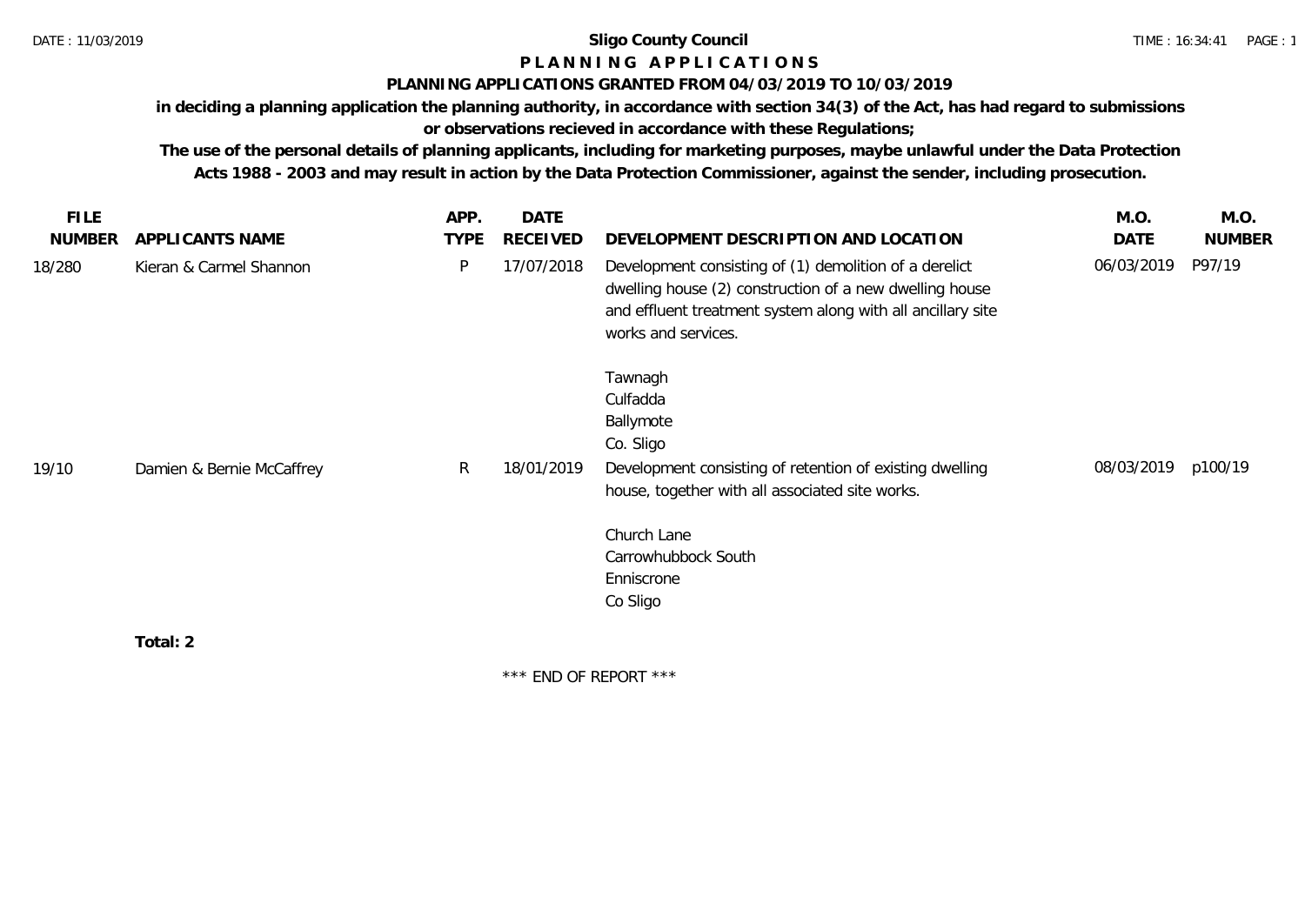### **P L A N N I N G A P P L I C A T I O N S**

#### **PLANNING APPLICATIONS REFUSED FROM 04/03/2019 TO 10/03/2019**

**in deciding a planning application the planning authority, in accordance with section 34(3) of the Act, has had regard to submissions or observations recieved in accordance with these Regulations;**

**The use of the personal details of planning applicants, including for marketing purposes, maybe unlawful under the Data Protection Acts 1988 - 2003 and may result in action by the Data Protection Commissioner, against the sender, including prosecution.**

| <b>FILE</b>   |                            | <b>ADD</b><br>¬ เ⊥ | $\Gamma$ $\Lambda$ $\Gamma$<br>DAI | OPMENT DESCRIPTION AND<br>$\sim$ $\sim$<br>)FVF' | IVI.U            | M.O           |
|---------------|----------------------------|--------------------|------------------------------------|--------------------------------------------------|------------------|---------------|
| <b>NUMBER</b> | <b>ICANTS NAME</b><br>APP' | <b>TYPF</b>        | <b>RECEIVED</b>                    | <b>LOCATION</b>                                  | DAT <sup>®</sup> | <b>NUMBEF</b> |

/

**Total: 0**

\*\*\* END OF REPORT \*\*\*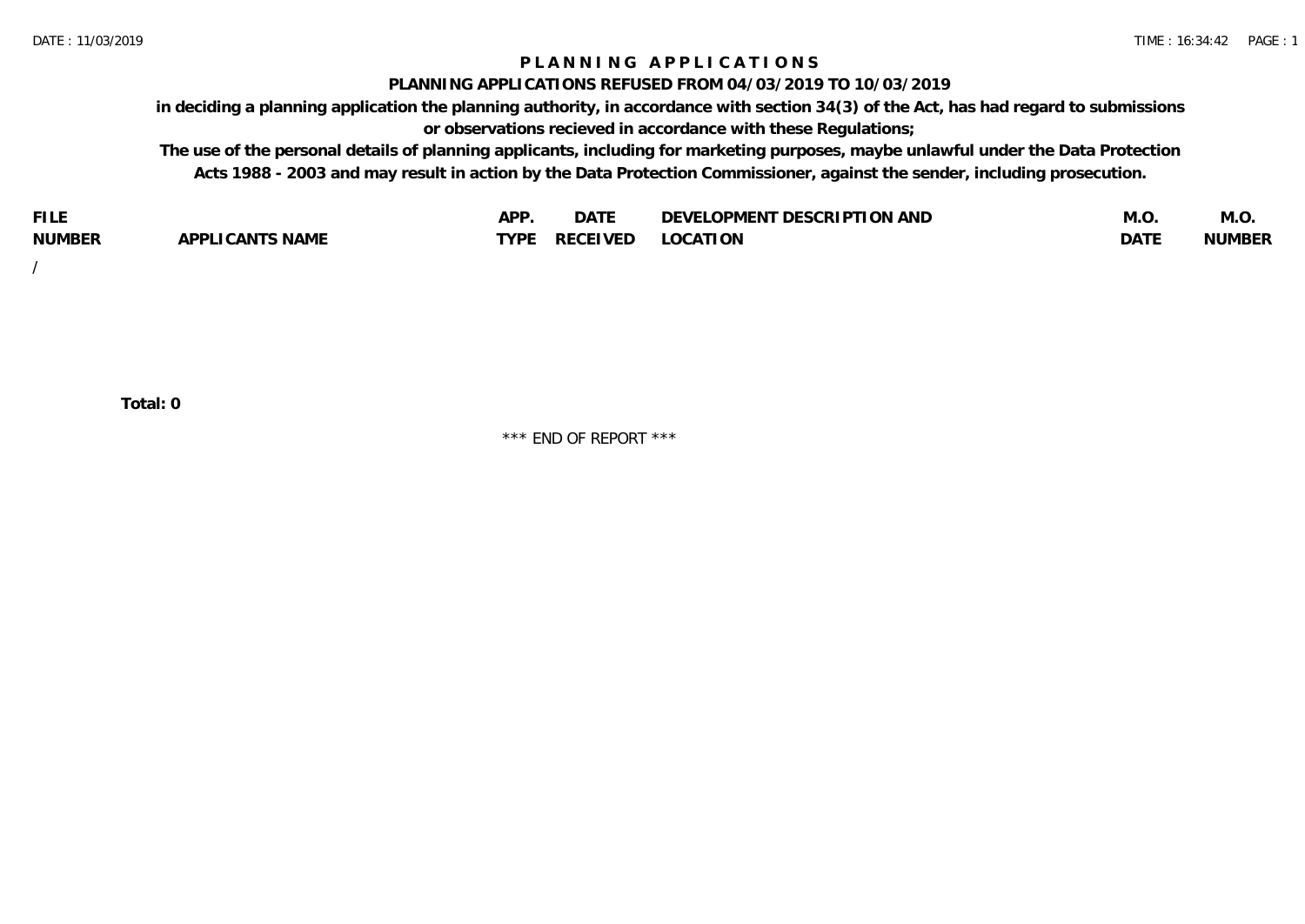# **A N B O R D P L E A N A L A APPEALS NOTIFIED FROM 04/03/2019 TO 10/03/2019**

| <b>FILE</b> | APPLICANTS NAME    | APP  | DECISON L   | L.A. DEVELOPMENT DESCRIPTION AND LOCATION | B.F         |
|-------------|--------------------|------|-------------|-------------------------------------------|-------------|
|             | NUMBER AND ADDRESS | TYPE | <b>DATE</b> | <b>DEC</b>                                | <b>DATE</b> |

 **Total : 0**

**\*\*\*\*\*\*\*\*\*\*\*\* END OF REPORT \*\*\*\*\*\*\*\*\*\*\*\***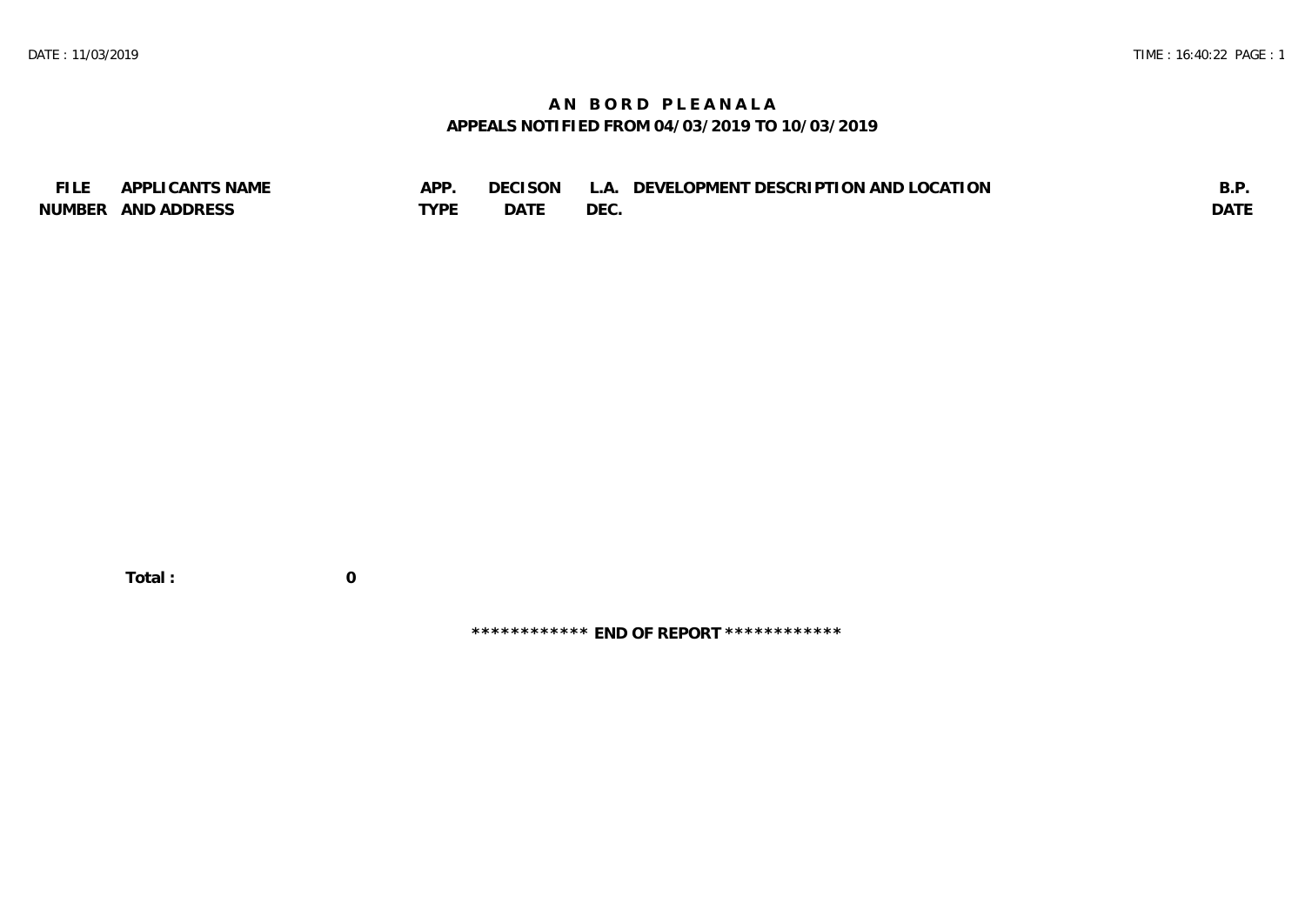# **A N B O R D P L E A N A L A APPEAL DECISIONS NOTIFIED FROM 04/03/2019 TO 10/03/2019**

| <b>FILE</b> | <b>ICANTS NAME</b><br>APF | APP. | <b>DECISON</b> |     | DEVELOPMENT DESCRIPTION AND LOCATION | D<br>ᇰ.   |                 |
|-------------|---------------------------|------|----------------|-----|--------------------------------------|-----------|-----------------|
| NUMBER      | AND ADDRESS               | TYPE | DATI           | DEC |                                      | DEC. DATF | <b>DECISION</b> |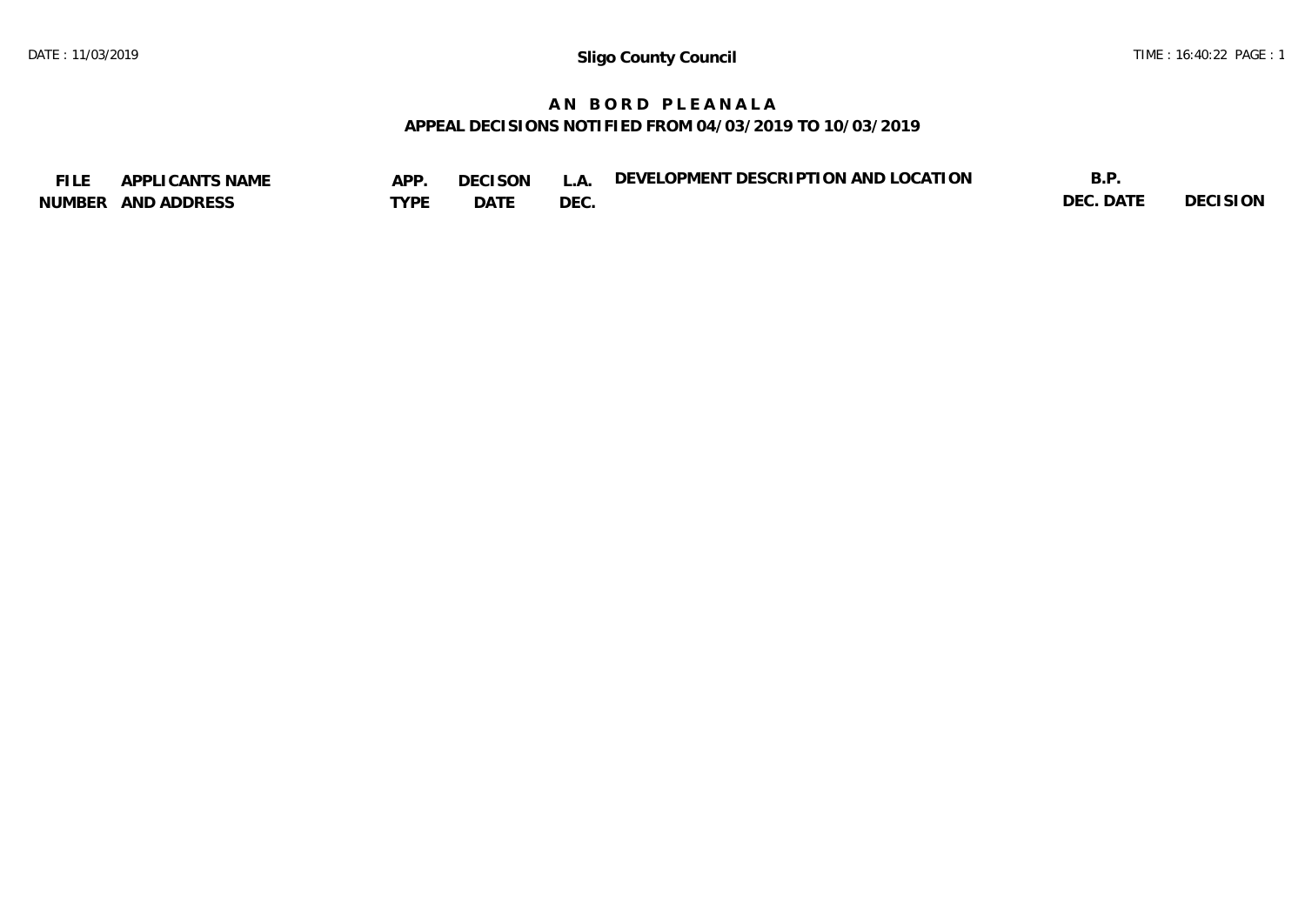# **A N B O R D P L E A N A L A APPEAL DECISIONS NOTIFIED FROM 04/03/2019 TO 10/03/2019**

| <b>FILE</b><br>NUMBER | APPLICANTS NAME<br>AND ADDRESS                                         | APP.<br><b>TYPE</b> | <b>DECISON</b><br><b>DATE</b> | L.A.<br>DEC. | DEVELOPMENT DESCRIPTION AND LOCATION                                                                                                                                                                                                                                                                                                                                                                                                                                                                                                                                                                                                                                                                                                                                                                                                                                                                                                                                                                                                                                                                                                                                                                                                                                                                                                                                                                                                                                                                                                                                                                                             | B.P.<br>DEC. DATE | <b>DECISION</b> |
|-----------------------|------------------------------------------------------------------------|---------------------|-------------------------------|--------------|----------------------------------------------------------------------------------------------------------------------------------------------------------------------------------------------------------------------------------------------------------------------------------------------------------------------------------------------------------------------------------------------------------------------------------------------------------------------------------------------------------------------------------------------------------------------------------------------------------------------------------------------------------------------------------------------------------------------------------------------------------------------------------------------------------------------------------------------------------------------------------------------------------------------------------------------------------------------------------------------------------------------------------------------------------------------------------------------------------------------------------------------------------------------------------------------------------------------------------------------------------------------------------------------------------------------------------------------------------------------------------------------------------------------------------------------------------------------------------------------------------------------------------------------------------------------------------------------------------------------------------|-------------------|-----------------|
| 18/64                 | Derrysallagh Wind Farm Ltd<br>Carbery House<br>Rosscarbery<br>Co. Cork | P                   | 10/08/2018                    | R            | for development consisting of laying an<br>underground 38kV electricity cable and associated<br>ducting and ancillary development primarily within<br>the public road to facilitate the connection of the<br>permitted Derrysallagh Wind Farm with the<br>townlands of Derrysallagh and Glen, Co. Sligo<br>(Planning Ref: PL 12/133) to the National electricity<br>grid via the existing Garvagh 110kV substation in the<br>townland of Seltan, County Leitrim. Part of the<br>development is in place and subject to a pending<br>application for Substitute Consent to An Bord<br>Pleanala (Ref: ABP - 300811-18). The proposed<br>development within the jurisdiction of Sligo County<br>Council for which Permission is sought include the<br>following: Installation of approx 0.69km of<br>underground cable ducting, 2 no. joint bays and<br>ancillary development laid primarily within the public<br>road corridor with a section of ducting to be installed<br>within a steel box structure to be fixed to<br>Boleymaguire Bridge within the townlands of<br>Carrowcashel, Co. Sligo and Boleymaguire, Co.<br>Leitrim. Within the townlands of Tullynure and<br>Carrowcashel, permission is sought for the carrying<br>out of remedial works to approx 1.28 km of the<br>installed underground cable ducting which is subject<br>to a pending application for Substitute Consent to<br>An Bord Pleanala (Ref: ABP - 300811-18). Remedial<br>works include the relaying of backfill material.<br>Permission is also sought for the installation of the<br>electricity cable following completion of the civil<br>works | 05/03/2019        | CONDITIONAL     |